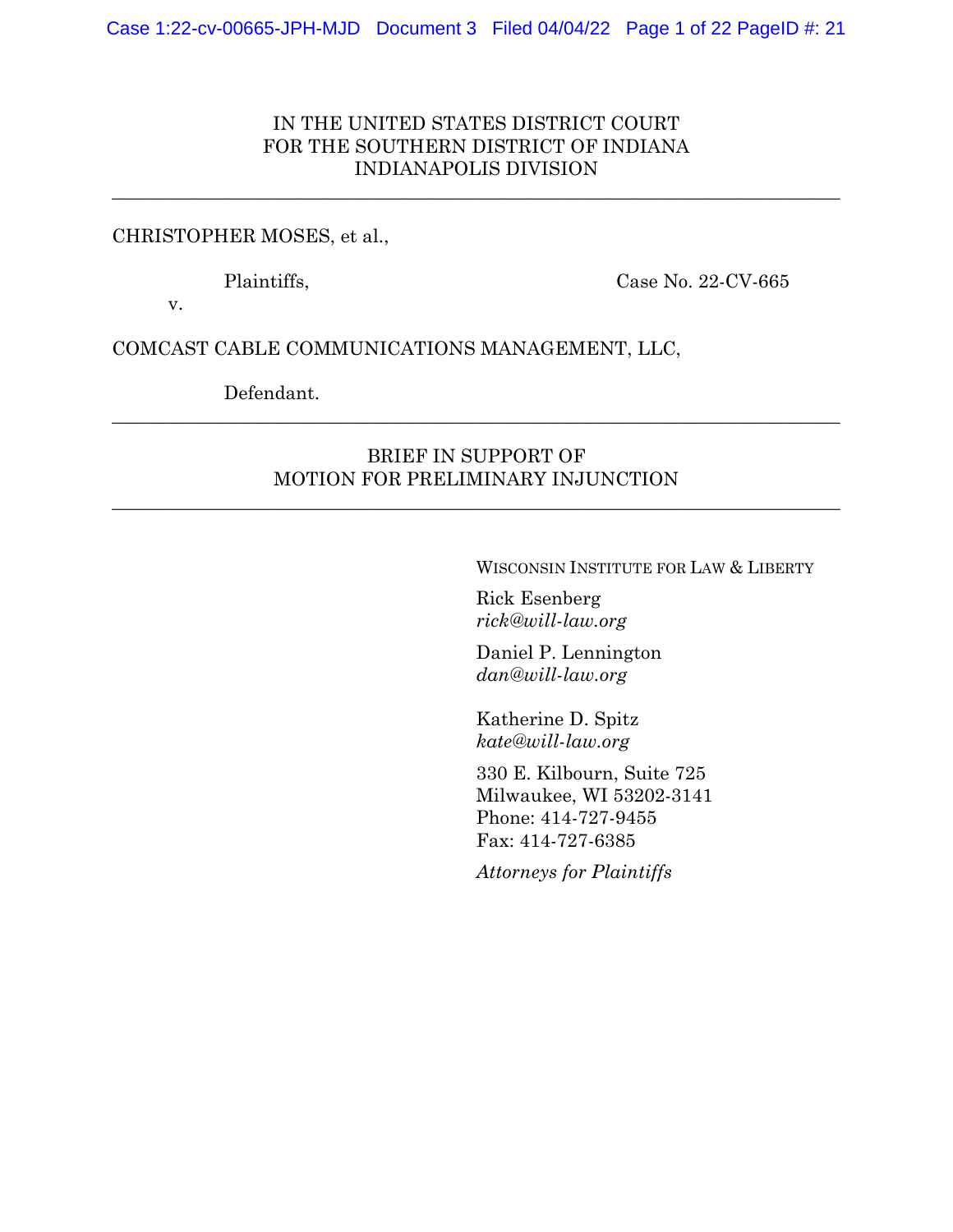# **TABLE OF CONTENTS**

| $\mathbf{I}$ .                                                                                                              |
|-----------------------------------------------------------------------------------------------------------------------------|
|                                                                                                                             |
|                                                                                                                             |
| Ι.                                                                                                                          |
| Plaintiffs Are Likely to Succeed on Their Claim That Comcast RISE<br>II.                                                    |
| A. On its face, Comcast's race-based eligibility requirement                                                                |
| B. Comcast's stated reasons for the race-based eligibility<br>requirement are no defense to liability under Section 1981 11 |
| III. Plaintiffs Will Be Irreparably Harmed if an Injunction is not Granted 16                                               |
| IV. The Public Interest and Balance of Harms Weigh Heavily in Favor of an                                                   |
|                                                                                                                             |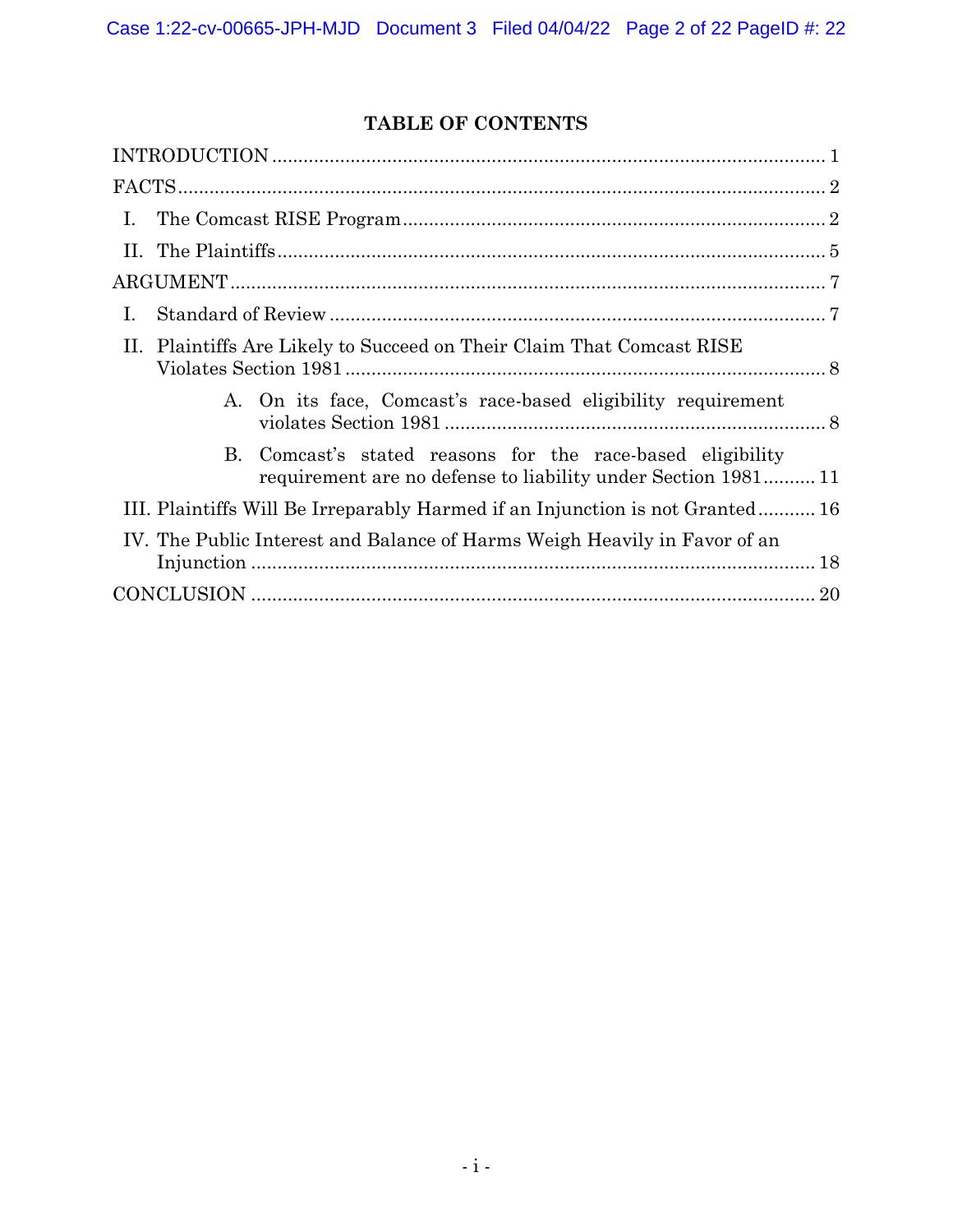#### **INTRODUCTION**

Comcast operates a grant program to help small businesses. The program, called Comcast RISE, offers marketing, technology, consulting, and advertising resources to small businesses. If selected to participate in Comcast RISE, Comcast agrees to provide a certain menu of benefits to small business owners, and in exchange, the recipient signs over certain rights related to publicity and promotion. In short, Comcast RISE grants (or as Comcast sometimes calls them, "awards") are legal contracts.

Plaintiffs would like to contract with Comcast and receive a Comcast RISE grant. They meet *almost* all the qualifications. But there is one qualification they cannot meet: they are the wrong race. Because Plaintiffs are white, Comcast deems them *categorically ineligible* for the program. In Comcast's own words, Comcast RISE is "only open to businesses owned by people of color."[1](#page-2-0)

This is illegal race discrimination. In the Civil Rights Act of 1866 (also known as Section 1981), Congress prohibited race discrimination in contracting. The Comcast RISE program violates this prohibition because it bases eligibility on race, causing Plaintiffs, who are white small business owners, to be ineligible.

Because Comcast is currently engaged in this intentional race discrimination, and its current grant period is ongoing and set to close on June 17, 2022, Plaintiffs seek an injunction to prohibit its use of race as a factor in the Comcast RISE grants pending final disposition of this lawsuit.

<span id="page-2-0"></span><sup>1</sup> Comcast has recently expanded this program to include female-owned businesses, but that gender-based eligibility requirement is not the subject of this lawsuit.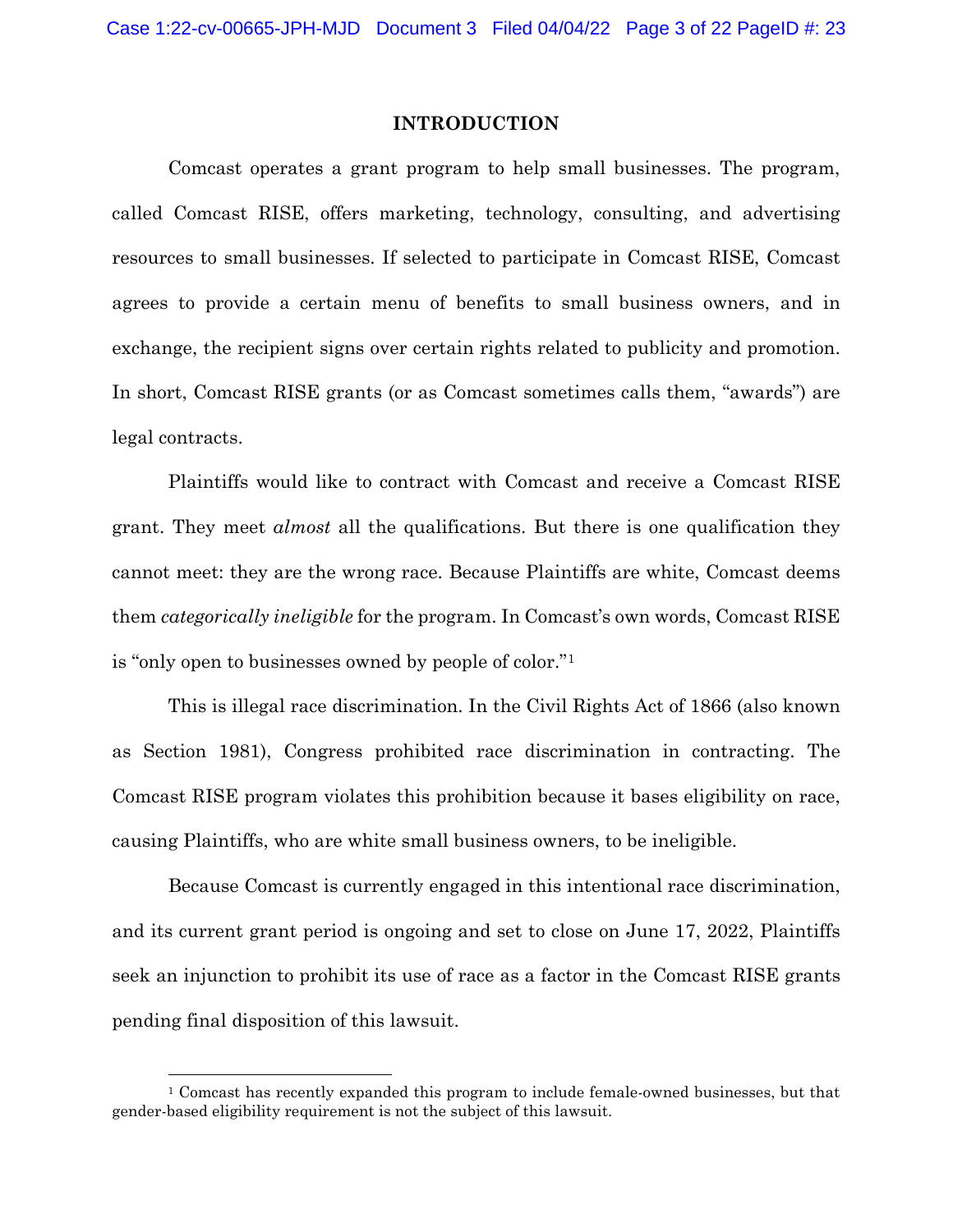#### **FACTS**

### **I. The Comcast RISE Program**

Comcast sponsors a grant program called "Comcast RISE Small Business Program." Doc. 1, ¶14.[2](#page-3-0) RISE is an acronym for "Representation, Investment, Strength and Empowerment." Doc. 1, ¶14. The details of Comcast RISE are available at ComcastRISE.com. Doc. 1, ¶15.

According to Comcast's website, "small businesses have been dealing with the ongoing impact of the pandemic, social unrest, and environmental events." Doc. 1, ¶15. Comcast says that "[s]mall businesses owned by people of color or women have been some of the hardest hit." Doc. 1, ¶15. Because of these racial and gender disparities, Comcast explains that "Comcast RISE was created to invest in the success of these critical businesses." Doc. 1, ¶15.

Comcast's website further describes Comcast RISE as "a multi-year commitment to provide marketing, creative, media, and technology services to small businesses owned by people of color or women." Doc. 1, ¶16.

Comcast's website lays out the eligibility requirements, which contain an explicit racial qualification. According to Comcast,

You are eligible to apply for this program if your business:

- Is at least 51% owned and operated by someone who identifies as Black, Indigenous, a Person of Color, or a Female
- Is independently owned and operated; not a franchise location
- Is registered to conduct business in the US

<span id="page-3-0"></span><sup>2</sup> Citations to the Verified Complaint will be "Doc. 1, ¶\_\_."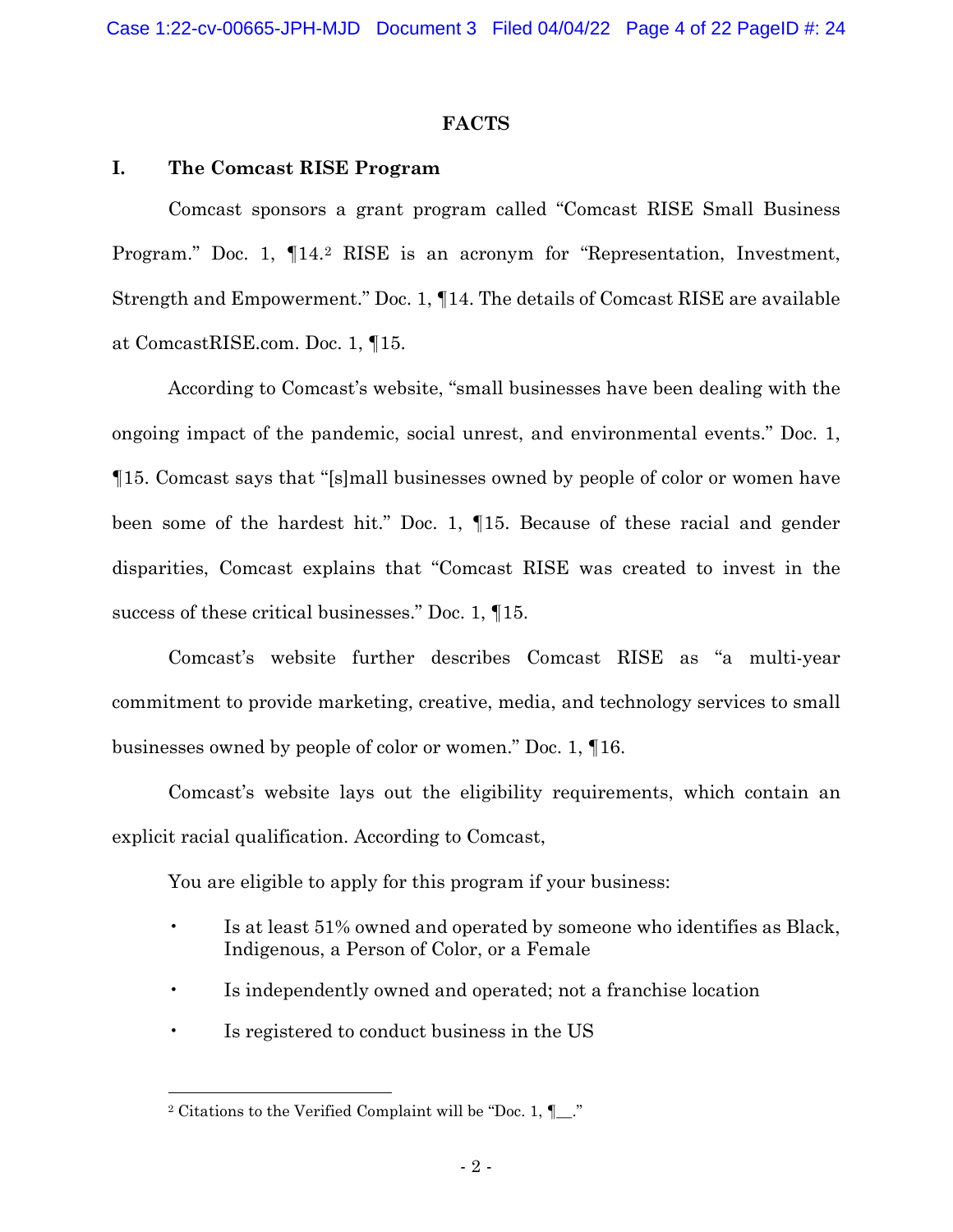• Has been operating for one or more years

• Is located within the Comcast Business or Effectv service area footprint. Doc. 1, ¶17.

Lest there be any doubt as to Comcast's requirements, a FAQ on the website asks: "Is this program only open to businesses owned by people of color?" Doc. 1, ¶18. Comcast's answer is unequivocal: "Yes; the current program eligibility is focused on businesses owned by people of color, including Black, indigenous, Hispanic, and Asian American owners, among others." Doc. 1, ¶18.

Anticipating the next question, the FAQ continues: "Why are only businesses owned by people of color eligible?" Doc. 1, ¶19. The answer: Comcast has been "leaning in" to support "businesses owned by people of color" "because these marginalized communities are hit hardest by the effects of the pandemic." Doc. 1, ¶19.

Elsewhere, Comcast again reaffirms that only "small and medium-sized pictures owned by people of color" are "eligible to apply for marketing and technology services." Other requirements include:

- a. The owner is at least 18 years old, the primary decisionmaker, and actively engaged in the day-to-day operation of the business;
- b. No more than 25 full-time and part-time employees for the Tech Makeover;
- c. No more than 100 full-time and part-time employees for the Consultation, Media and Creative;
- d. For the Tech Makeover, cannot be a home-based business, a business operating at a residential address, or a business that does not have a permanent, fixed location;
- e. Established business operations for at least one calendar year;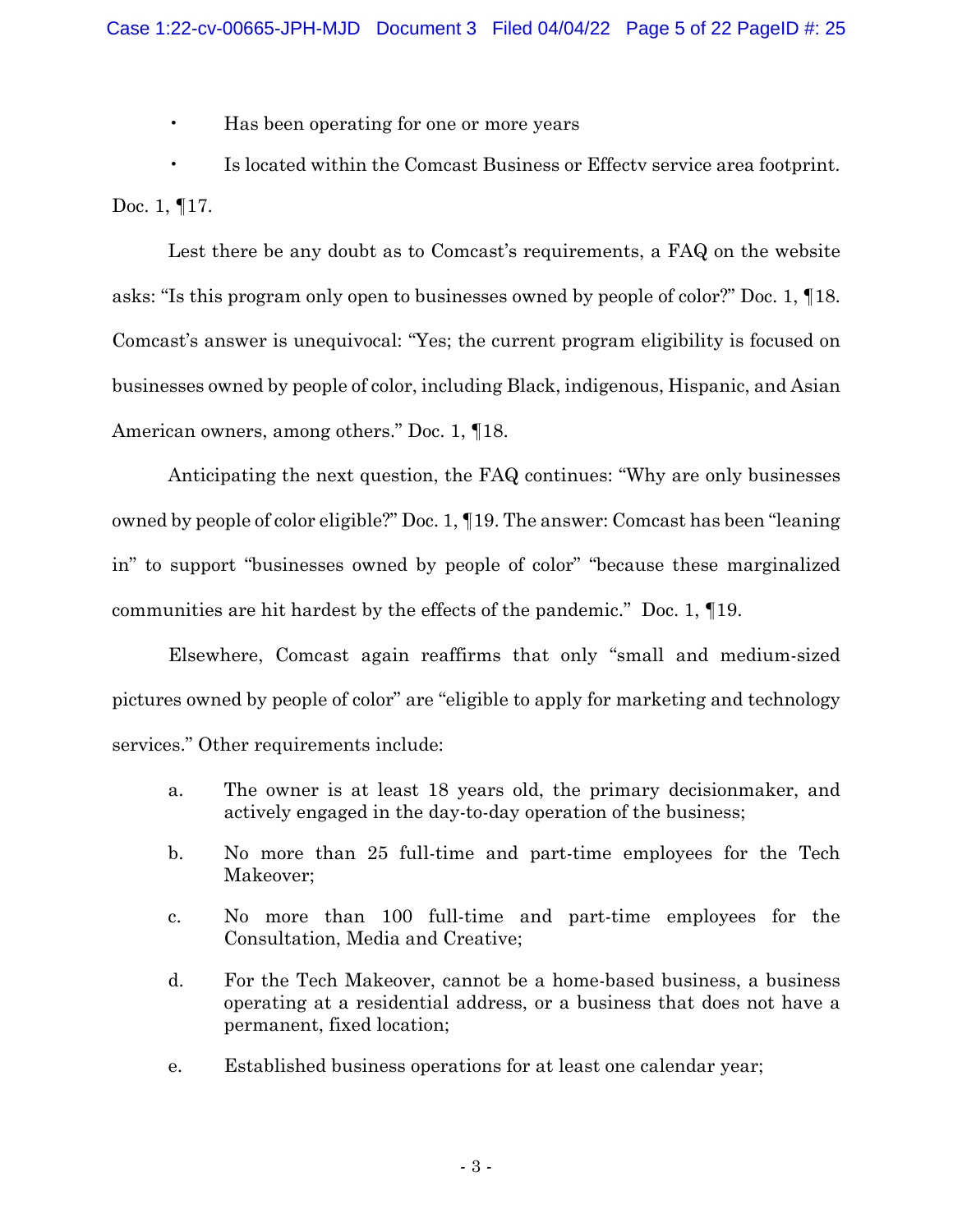- f. Registered to conduct business in the United States (with minor exceptions that do not apply here);
- g. Independently owned and operated; and
- h. Employees and independent contractors of Comcast Corporation and its affiliates are not eligible.

Doc. 1, **120.** 

Eligible applicants are invited to complete a thorough application at ComcastRISE.com/rise-apply. Doc. 1, ¶21. Applicants provide personal information, details about their business, answers to several questions, and "a link to a video of you telling us more about your business." Doc. 1, ¶21.

In exchange for Comcast agreeing to review a completed application, applicants "grant Sponsor the non-exclusive, royalty-free, and irrevocable rights to use, reproduce, copy, publish, display, distribute, perform, translate, adapt, modify, and otherwise exploit the Submission and to incorporate the Submission in other works in any and all markets and media worldwide in perpetuity." Doc. 1, ¶22. In addition, "[a]ll Submissions and Videos become property of [Comcast] and will not be acknowledged or returned." Doc. 1, ¶22.

Upon receiving a completed application, Comcast evaluates eligible applications based on three criteria: "completeness of submission," "originality of submission," and "persuasiveness of responses to questions provided on why the applicant should be considered for the Comcast RISE program." Doc. 1, ¶23.

Comcast RISE grant recipients will receive one or more of the following business services: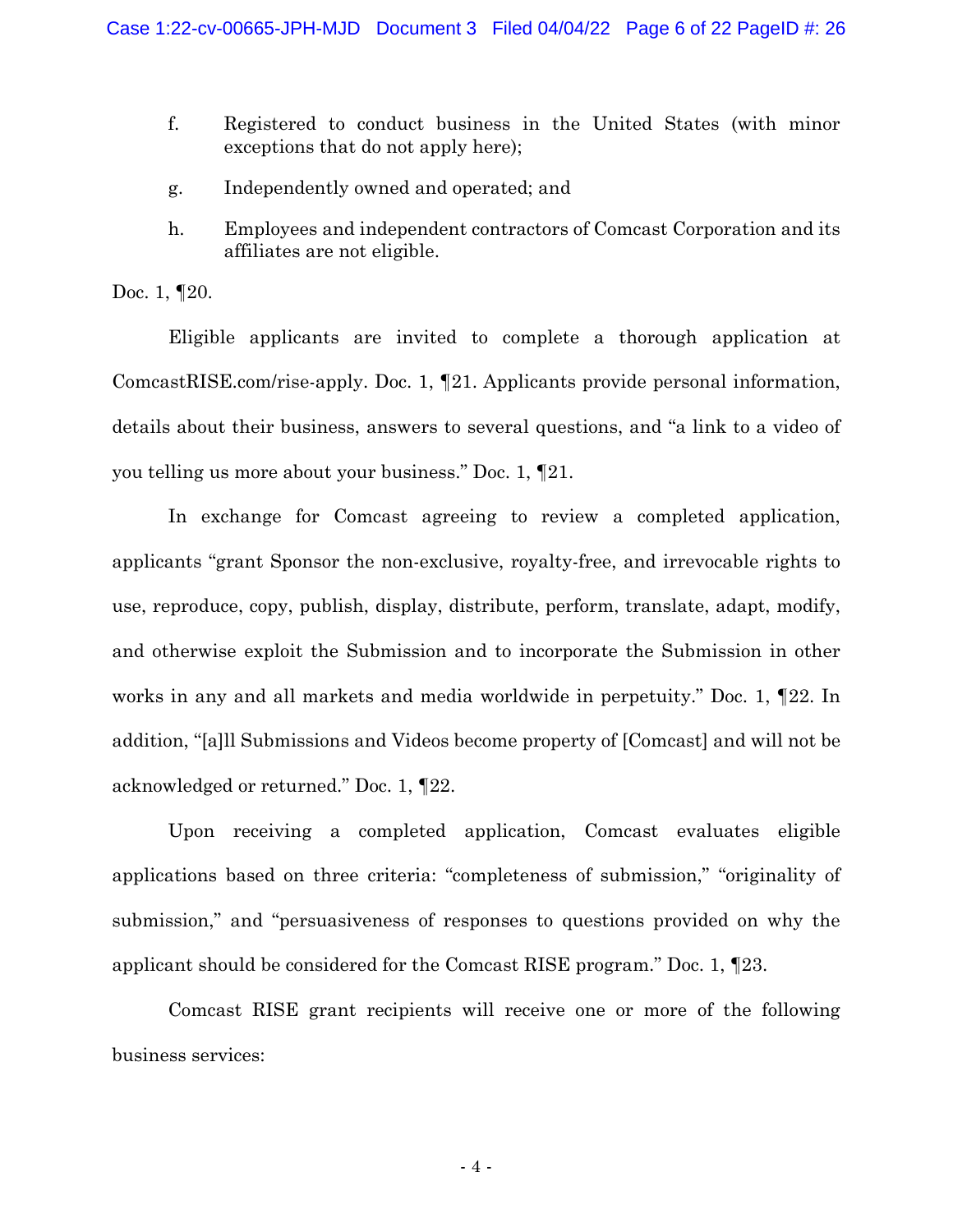- A. Consultation: general business and marketing consulting providing insights on how to grow their business.
- B. Media: a linear TV media schedule, over a 90-day period from Effectv.
- C. Creative Production: turnkey :30 TV commercial production for their business.
- D. Technology Makeover: This will include some combination of Comcast Business Internet, Voice, cybersecurity malware protection and video surveillance services with no monthly service charge for up to a 12 month period and computer equipment form a selection of desktops, laptops or tablets. Tech Makeover services can only be awarded to one business location for a 12-month consecutive period.
- E. Additional Benefits: marketing and data insights via the Comcast RISE monthly newsletter, as well as a virtual listing, including contact information on the Comcast RISE website to all eligible applicants.

Doc. 1, 124. In exchange for these benefits, RISE grantees "will be required to execute and return an affidavit of eligibility, release of liability, [and] publicity release." Doc. 1, ¶25.

Since 2020, Comcast awarded over 8,000 small businesses RISE grants, boasting grant recipients in 590 cities in 34 states. Doc. 1, ¶26. The current grant period continues until June 17, 2022. Doc. 1, ¶27.

## **II. The Plaintiffs**

Plaintiffs are four small businesses and owners, all of whom are white males.

Christopher Moses is a white male who owns All American Clean LLC, which is a commercial cleaning company based in Greenwood, Indiana. Doc. 1, ¶6. Mr. Moses is a disabled combat veteran who joined the Indiana Army National Guard right after 9/11. He served in Iraq traveling on daily convoys throughout the country to train Iraqi police officers. He also served in Bosnia and assisted local law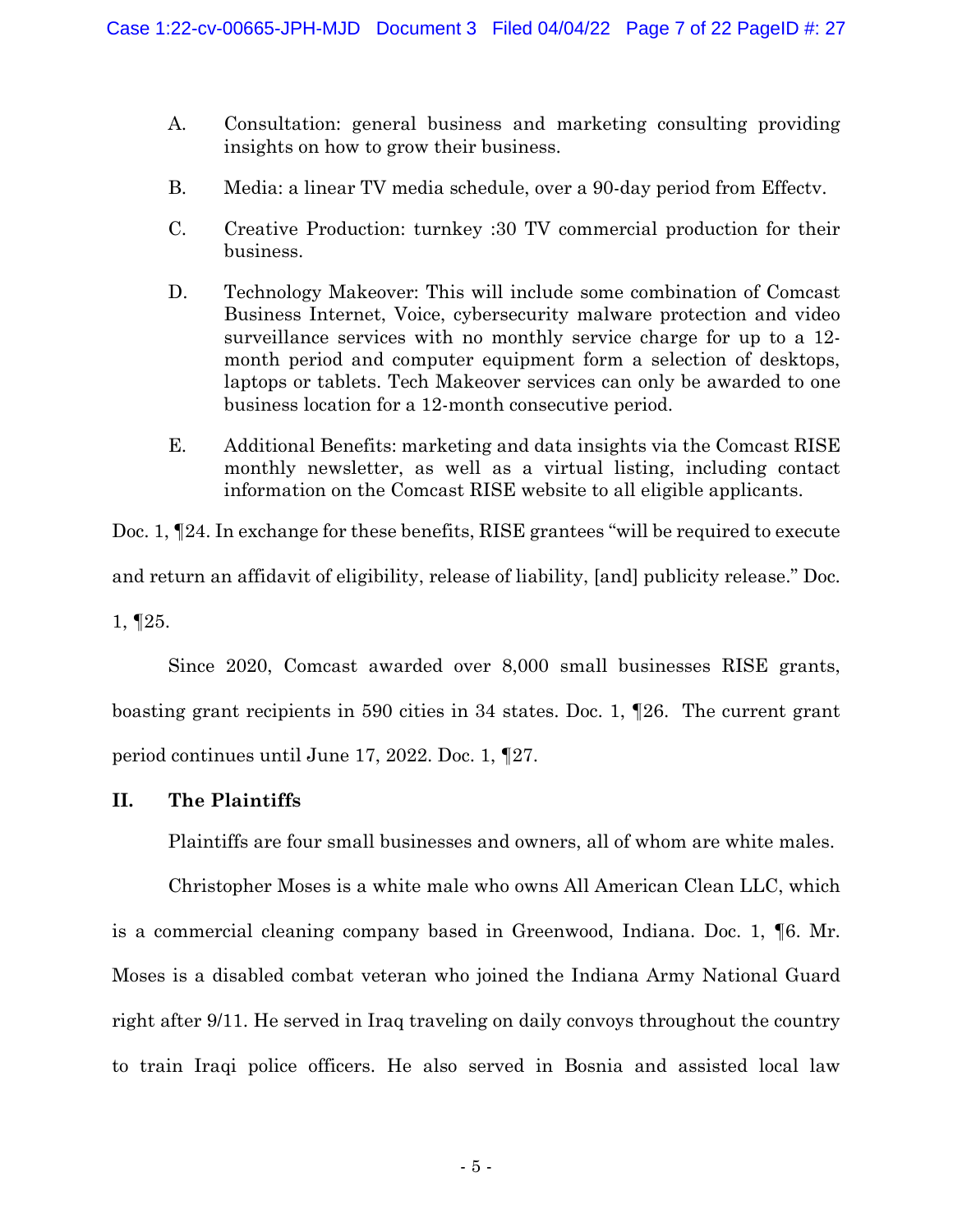enforcement in Mississippi following Hurricane Katina. Mr. Mosses retired at the rank of Staff Sergeant. He started All American Clean in 2012 and runs the business with his wife. Doc. 1, ¶6.

Themi Sacarellos owns Round the Clock East Inc., a restaurant in York, Pennsylvania, along with his father Dimos Sacarellos. Doc. 1, ¶7. Dimos is a Greek immigrant who came to America in the 1967 with \$10 to his name. Now Dimos owns and operates multiple successful restaurants, including Round the Clock East, with his son Themi. Both Themi and Dimos are white males. Doc. 1, ¶7.

Antonio Vitolo is a white male who owns a Jake's Bar and Grill, LLC, in Harriman, Tennessee. Doc. 1, ¶8. Mr. Vitolo was previously the victim of race discrimination by the Small Business Administration as detailed in *Vitolo v. Guzman*, 999 F.3d 353 (6th Cir. 2021).

Alfred Castiglioni is a white male who owns Chardonnay's Restaurant in Seekonk, Massachusetts. Doc. 1, ¶9. He was also a plaintiff in *Vitolo, supra.*

Each Plaintiff individually meets the race-neutral qualifications for a Comcast RISE grant. Doc. 1, ¶10, 28. Each individual Plaintiff is over 18 years old, owns his own small business, is the primary decision maker for that business, and has been actively engaged in the day-to-day operation of his businesses for over a year. Doc. 1, ¶10. Each business is registered to conduct business in one of the 48 contiguous United States, independently owned and operated, not a franchise, and has 100 or fewer employees. Doc. 1, ¶10. No plaintiff is an employee of Comcast Corporation, its parents, affiliates, or subsidiaries. Doc. 1, ¶10. Each Plaintiff business is located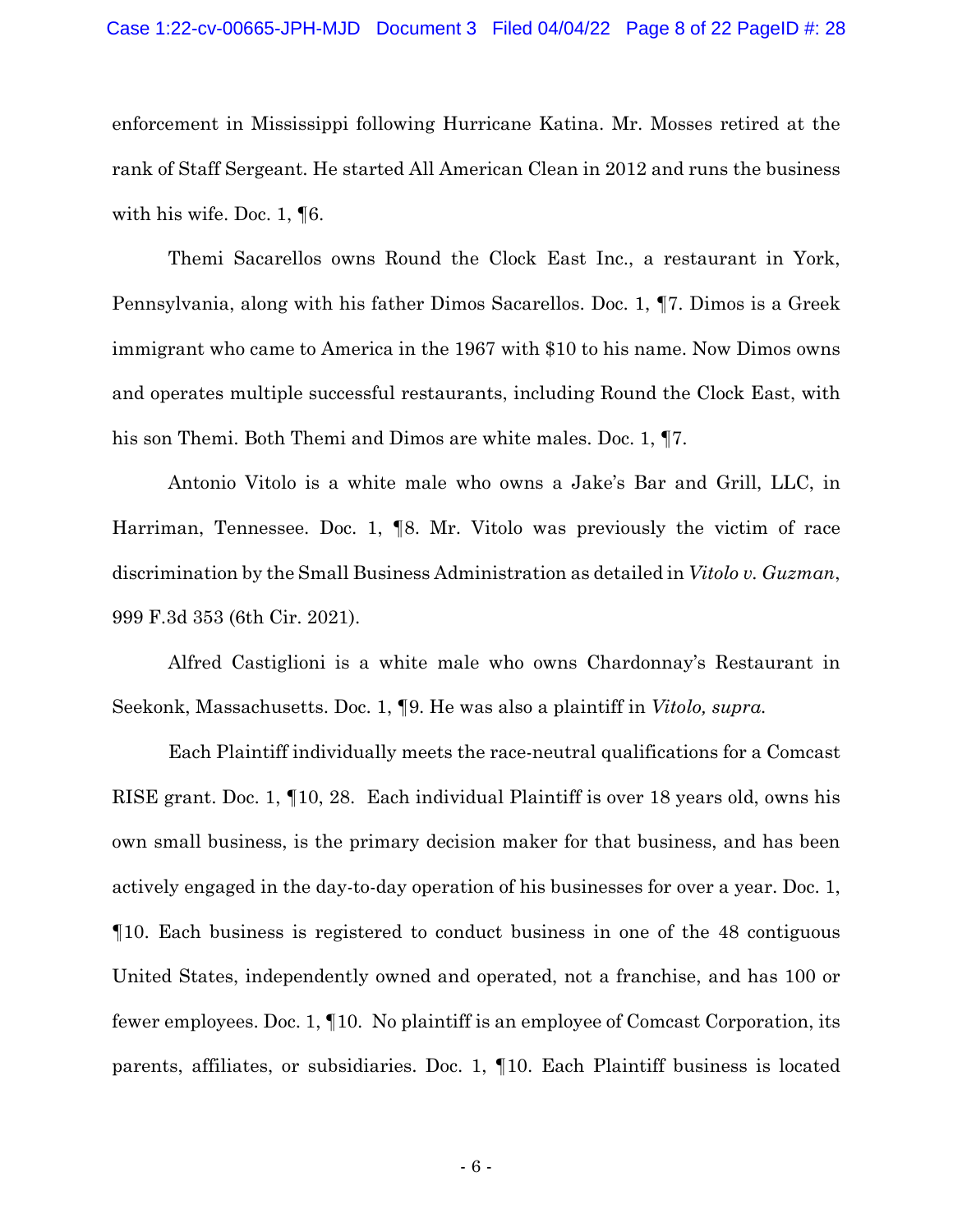within the Comcast Business or Effectv service area footprint. Apart from being white, each individual plaintiff is eligible for the Comcast Rise Small Business Program and their businesses do not fall into any of the prohibited categories at ComcastRISE.com/legal. Doc. 1, ¶10.

Because they were ineligible to apply because of their race, Plaintiffs did not apply. Doc. 1, ¶29. Had it not been for the racial criteria, Plaintiffs would have applied. Doc. 1, ¶30. Plaintiffs' businesses would benefit from a Comcast RISE grant and Plaintiffs would apply if the racial criteria were eliminated. Doc. 1, ¶31. Defendant's explicit race-based criteria prevent Plaintiffs from competing for a Comcast RISE grant on an equal footing with non-white applicants. Doc. 1, ¶32.

#### **ARGUMENT**

### **I. Standard of Review**

A party seeking a preliminary injunction must demonstrate "(1) some likelihood of succeeding on the merits, and (2) that it has 'no adequate remedy at law' and will suffer 'irreparable harm' if preliminary relief is denied." *Abbott Labs. v. Mead Johnson & Co*., 971 F.2d 6, 11 (7th Cir. 1992). If a plaintiff meets these factors, the court proceeds to "a balancing phase, where it must then consider: (3) the irreparable harm the non-moving party will suffer if preliminary relief is granted, balancing that harm against the irreparable harm to the moving party if relief is denied; and (4) the public interest, meaning the consequences of granting or denying the injunction to non-parties." *Cassell v. Snyde*rs, 990 F.3d 539, 545 (7th Cir. 2021) (citation omitted).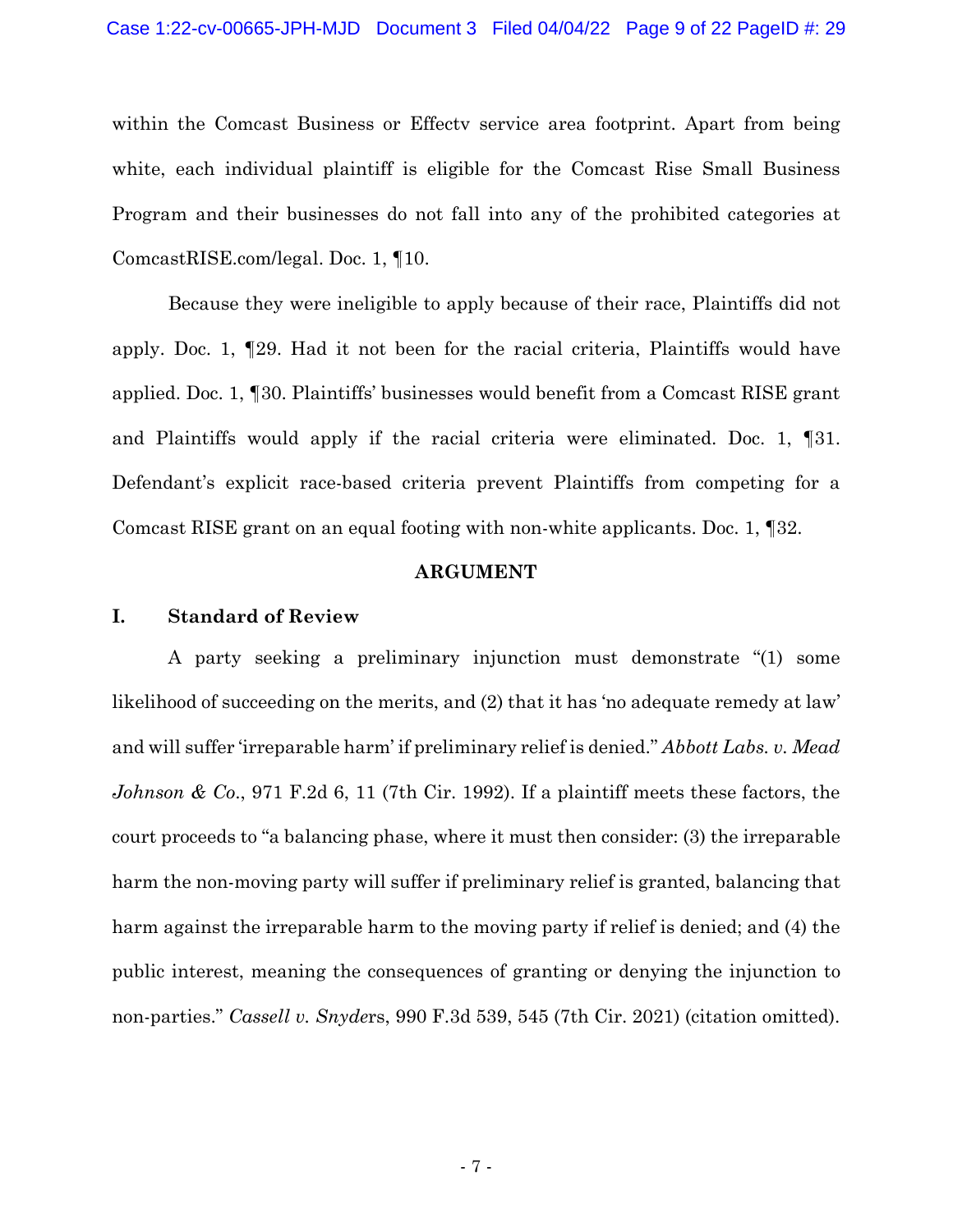#### **II. Plaintiffs Are Likely to Succeed on Their Claim That Comcast RISE Violates Section 1981**

### **A. On its face, Comcast's race-based eligibility requirement violates Section 1981**

Section 1 of the Civil Rights Act of 1866, 42 U.S.C. § 1981, "prohibits racial discrimination in the making and enforcement of private contracts." *Runyon v. McCrary*, 427 U.S. 160, 168 (1976). The statute reads: "All persons within the jurisdiction of the United States shall have the same right in every State and Territory to make and enforce contracts … and equal benefit of all laws and proceedings for the security of persons and property as is enjoyed by white citizens." 42 U.S.C. § 1981(a). While the statute includes the phrase "the same right … as is enjoyed by white citizens," the Supreme Court has held that the statute also applies to private racial discrimination "against white persons." *L.N. McDonald v. Santa Fe Trail Trans. Co.*, 427 U.S. 273 (1976).

The statute defines the phrase "make and enforce contracts" as including the "making, performance, modification, and termination of contracts, and the enjoyment of all benefits, privileges, terms, and conditions of the contractual relationship." 42 U.S.C. § 1981(b). "Any claim brought under § 1981 … must initially identify an impaired 'contractual relationship,' under which the plaintiff has rights." *Domino's Pizza, Inc. v. McDonald*, 546 U.S. 470, 476 (2006). "Such a contractual relationship need not already exist, because § 1981 protects the would-be contractor along with those who already have made contracts." *Id.*

In *Runyon*, the Supreme Court found liability under § 1981 "when, for racially motivated reasons, [the defendants] prevented individuals who *sought to enter* into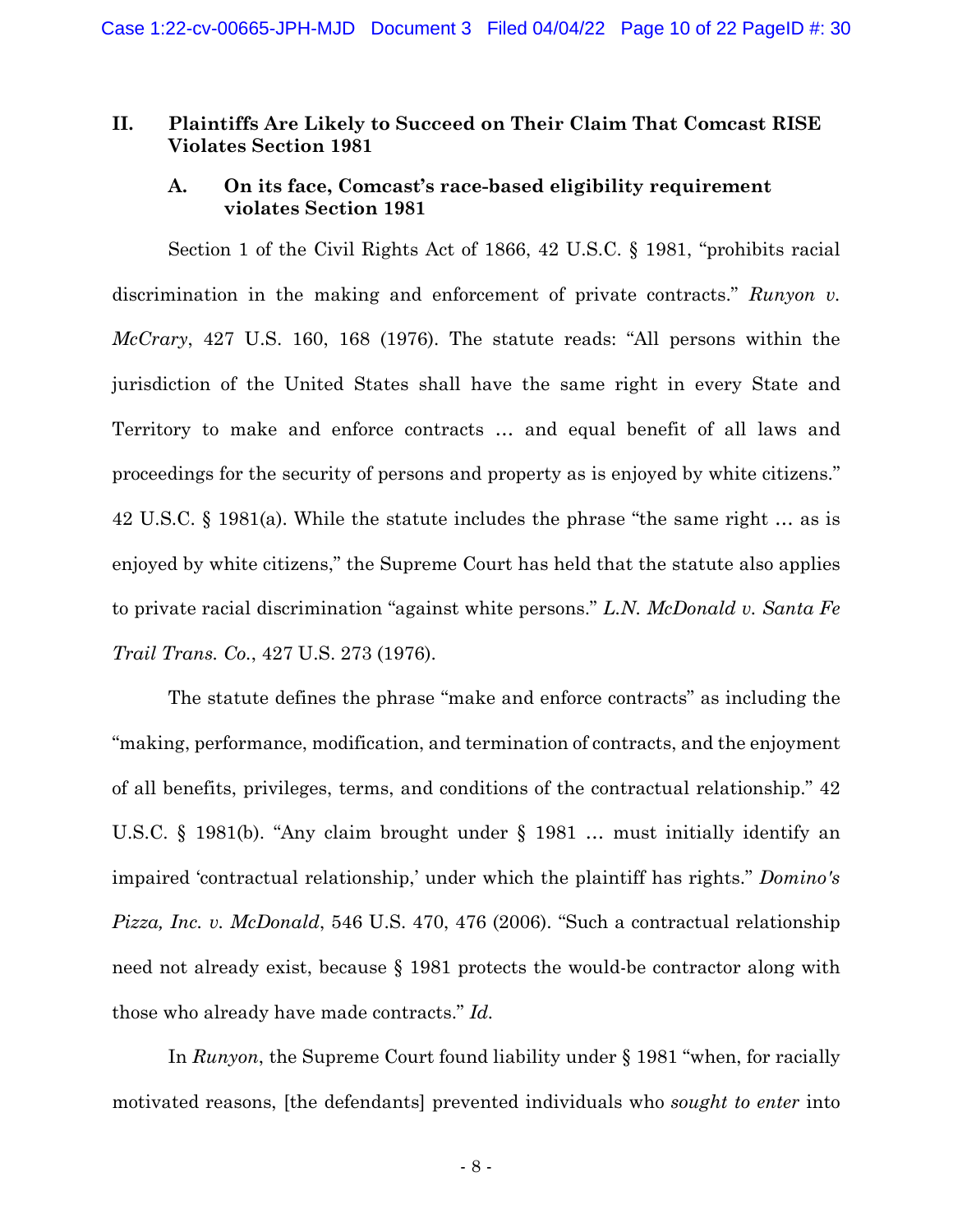contractual relationships from doing so." *Id*. (emphasis in original, citations omitted). In the unanimous opinion in *Domino's Pizza*, the Court wrote that "[w]e have never retreated from what should be obvious from the reading of the statute: Section 1981 offers relief when racial discrimination blocks the creation of a contractual relationship." *Id*. Put another way, Section 1981 is violated by a "refusal to enter into a contract with someone, as well as the offer to make a contract only on discriminatory terms." *Patterson v. McLean Credit Union*, 491 U.S. 164, 177 (1989).

Here, Comcast offers the opportunity for a contractual relationship with qualifying small businesses in two separate ways. First, to have an application considered, applicants must grant Comcast "the non-exclusive, royalty-free, and irrevocable rights to use, reproduce, copy, publish, display, distribute, perform, translate, adapt, modify, and otherwise exploit the Submission and to incorporate the Submission in other works in any and all markets and media worldwide in perpetuity." Doc. 1, ¶22. Second, if selected for an award, applicants "will be required to execute and return an affidavit of eligibility, release of liability, [and] publicity release." Doc. 1, ¶25.

In exchange for this valuable consideration from chosen applicants, Comcast awards winners valuable services: "general business and marketing consulting," "a linear TV media schedule, over a 90-day period," a "turnkey :30 TV commercial production," a generous "technology makeover," and other "additional benefits." Doc. 1, ¶24. In any jurisdiction, a Comcast RISE applicant's promise to give property and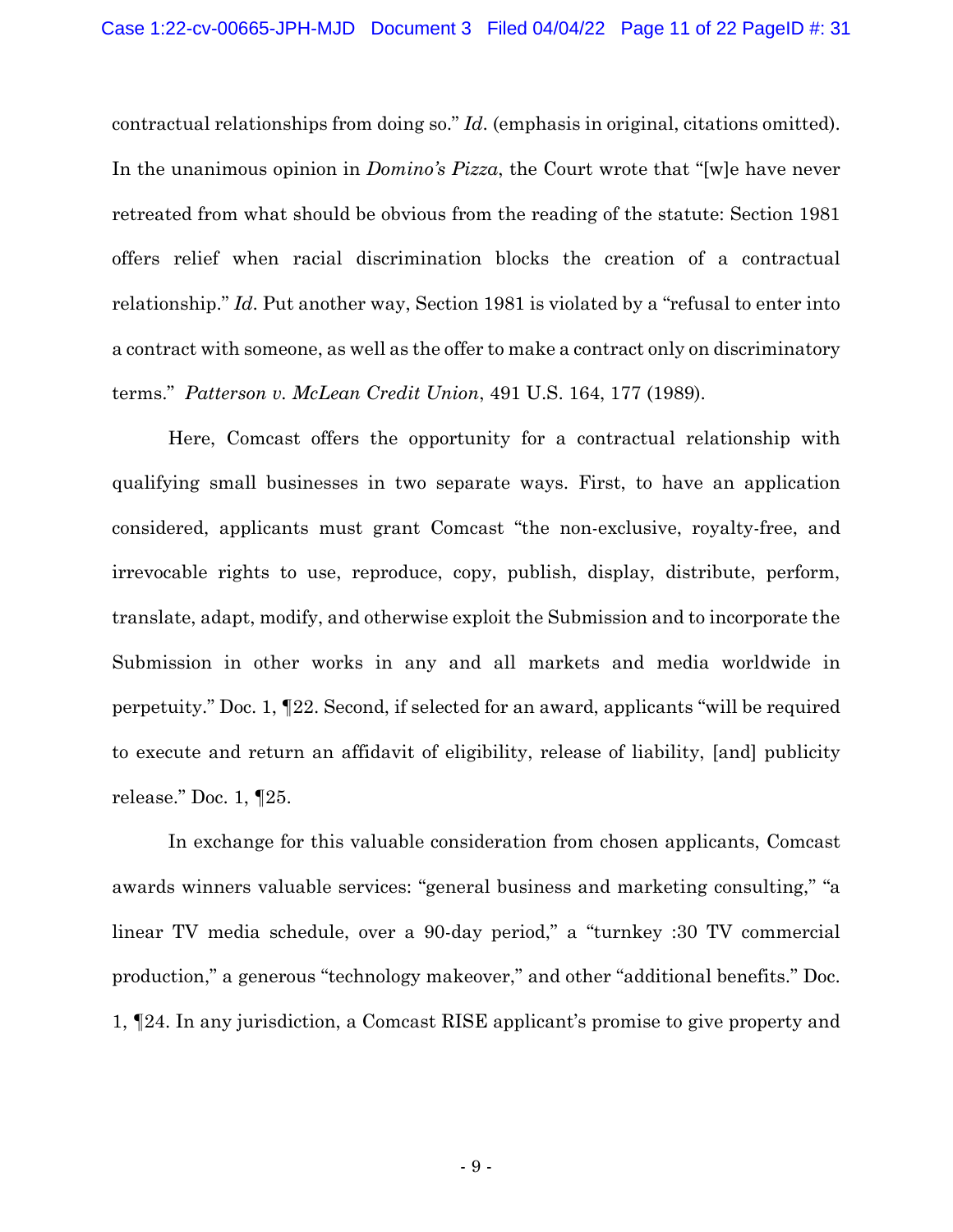publicity rights in exchange for valuable business services would constitute a contract. *See* Restatement (Second) of Contracts § 1 (1981).

But Plaintiffs cannot even *compete* for the chance to contract with Comcast. They are white business owners. Comcast excludes white people from consideration, declaring them ineligible on the front end. Plaintiffs would like a Comcast RISE grant, and in fact, would apply for a Comcast RISE grant, but they have no opportunity to compete for the program because they are white. Doc. 1,  $\P$ [28–32.

The fact that Plaintiffs have not applied is of no matter. As explained by the U.S. Supreme Court, Plaintiffs demonstrate injury by identifying a "discriminatory policy that prevents [the plaintiff from competing] on an equal basis," and establishing that the applicant is "able and ready" to apply. *Ne. Fla. Chapter of Assoc. Gen. Contractors of Am. v. City of Jacksonville, Fla*., 508 U.S. 656, 666 (1993). The injury to Plaintiffs, in this case, is the "denial of equal treatment resulting from the imposition of the barrier, not the ultimate inability to obtain the benefit." *Id.* In *Gratz v. Bollinger*, which struck down a race-based college admissions policy as a violation of Section 1981 (among other things), the Supreme Court held that the student only needed to show he was "able and ready" to apply. 539 U.S. 244, 262 (2003). In the same way, Plaintiffs in this case are "able and ready" to apply for a Comcast RISE grant. Doc. 1, ¶¶29–31.

Moreover, as the Supreme Court recognized over 45 years ago, "[a] consistently enforced discriminatory policy can surely deter job applications from those who are aware of it and are unwilling to subject themselves to the humiliation of explicit and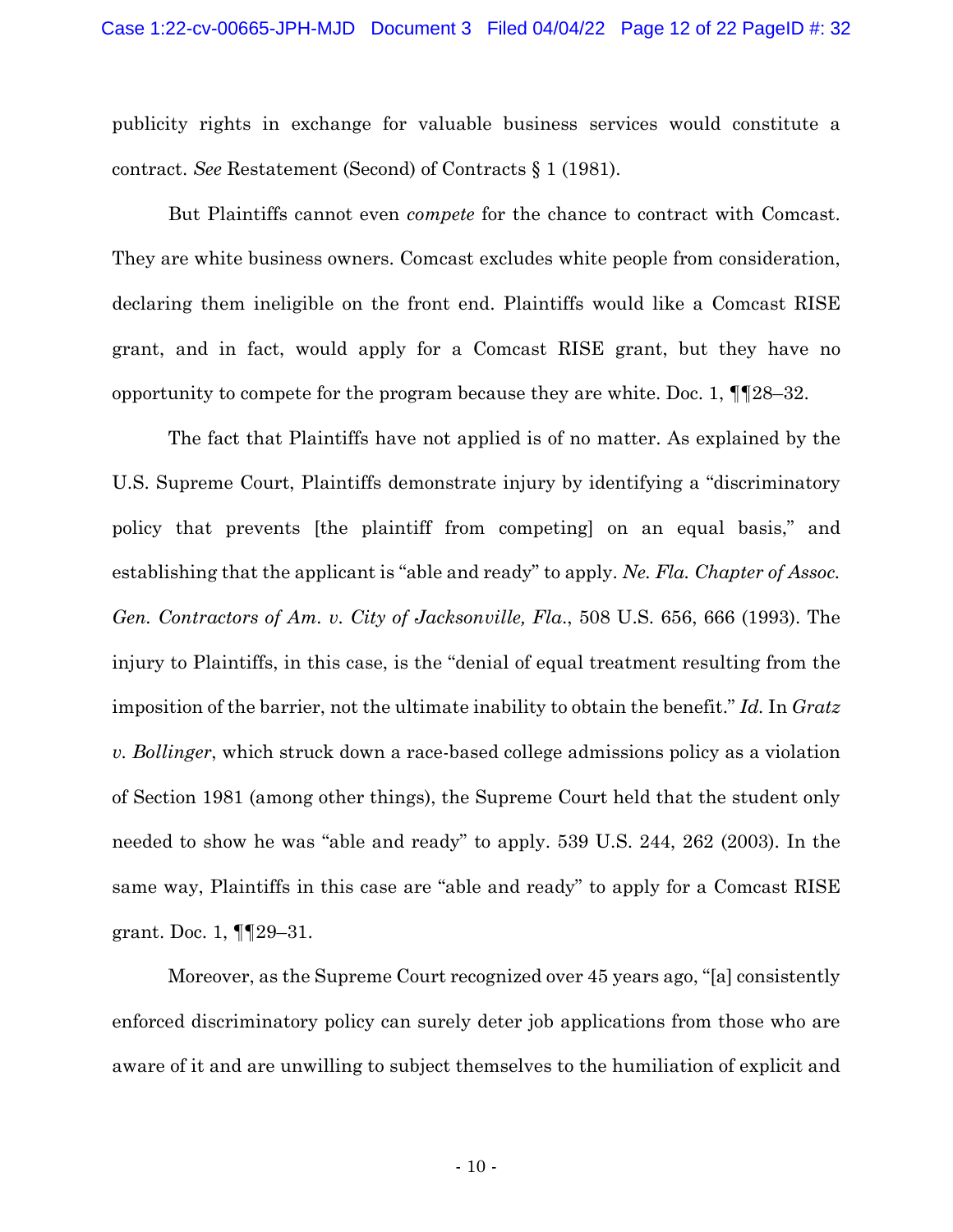certain rejection." *Int'l Bhd. of Teamsters v. United States*, 431 U.S. 324, 365 (1977). "If an employer should announce his policy of discrimination by a sign reading 'Whites Only' on the hiring-office door, his victims would not be limited to the few who ignored the sign and subjected themselves to personal rebuffs." *Id.* Comcast RISE's policy of "nonwhites only" has the same chilling effect upon all potential applicants as a policy of "whites only" on the hiring-office door.

#### **B. Comcast's stated reasons for the race-based eligibility requirement are no defense to liability under Section 1981**

Racial classifications under Section 1981 are subject to strict scrutiny. *Gratz*, 539 U.S. at 276 n.23 (holding that defendants violated Section 1981 for the same reasons it violated the Fourteenth Amendment); *Grutter v. Bollinger*, 539 U.S. 306, 343 (2003) (similarly applying strict scrutiny to Section 1981); *General Building Contractors Assn., Inc. v. Pennsylvania*, 458 U.S. 375, 389–391 (1982) (the prohibition against discrimination in § 1981 is co-extensive with the Equal Protection Clause). Under that standard, Comcast would have to justify its race-based criteria with a compelling interest that is narrowly tailored. This is a high bar Comcast cannot meet.

To establish a compelling interest in race-based qualifications, "the institution that makes the racial distinction must have had a 'strong basis in evidence' to conclude that remedial action was *necessary, 'before* it embarks on an affirmativeaction program.'" *Wis. Legislature v. Wis. Elections Comm'n,* 595 U.S. \_\_ (2022) (Slip. Op. at 5) (quoting *Shaw v. Hunt*, 517 U.S. 899, 909–10 (1996)). Using this type and quality of evidence, a defendant has a "compelling interest in remedying past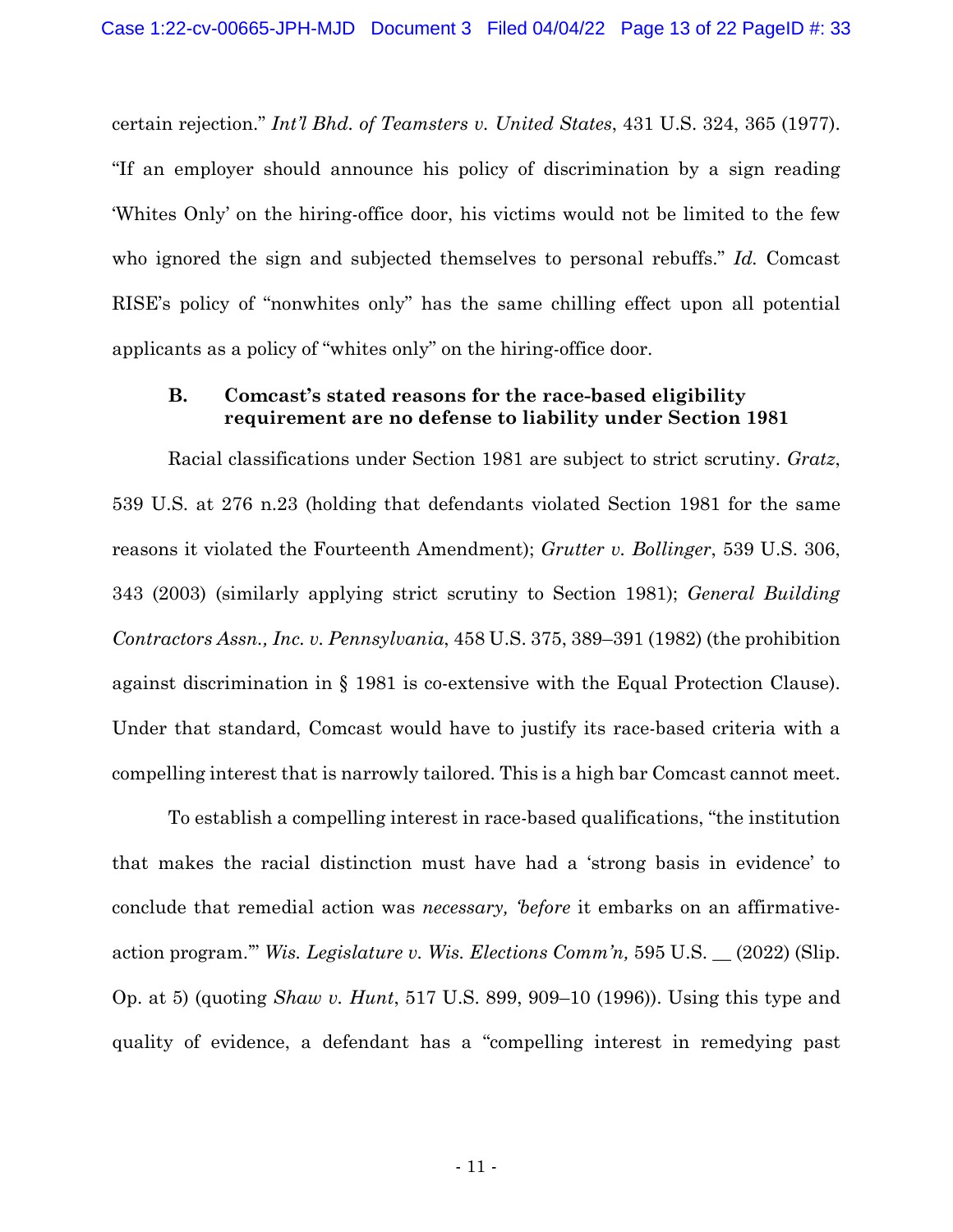discrimination only when three criteria are met." *See Vitolo v. Guzman*, 999 F.3d 353, 361 (6th Cir. 2021); *accord Faust v. Vilsack*, 519 F. Supp. 3d 470, 475 (E.D. Wis. 2021).

First, the program must target a specific episode of past discrimination rather than generalized discrimination throughout society or within an industry. *Shaw*, 517 U.S. at 909; *City of Richmond v. J.A. Croson Co*., 488 U.S. 469, 498 (1989); *Adarand Constructors, Inc. v. Pena,* 515 U.S. 200, 226 (1995). An allegation of generalized societal discrimination is "not adequate because it provides no guidance for a legislative body to determine the precise scope of the injury it seeks to remedy." *Shaw*, 517 U.S. at 909. In short, "an effort to alleviate the effects of societal discrimination is not a compelling interest." *Id*. Over several decades, the Supreme Court has repeatedly reaffirmed this basic principle that remedying past societal discrimination does not justify race-conscious programs. *See, e.g., Parents Involved in Cmty. Sch. v. Seattle Sch. Dist. No. 1*, 551 U.S. 701, 731 (2007); *Regents of Univ. of California v. Bakke*, 438 U.S. 265, 310 (1978).

Second, there must be strong evidence of *intentional* discrimination in the past. *Croson*, 488 U.S. at 503. "Statistical disparities don't cut it." *Vitolo*, 999 F.3d at 361; *see Builders Ass'n of Greater Chicago v. Cty. of Cook*, 256 F.3d 642, 644–45 (7th Cir. 2001). "Raw statistical disparities prove little; they certainly do not prove intentional discrimination. … [N]ot all of these disparities are plausibly attributable to intentional, or for that matter unintentional, discrimination." *McNamara v. City of Chicago*, 138 F.3d 1219, 1222–23 (7th Cir. 1998). Relying on statistical disparities only aims the defendant toward "racial balancing," and this can never be a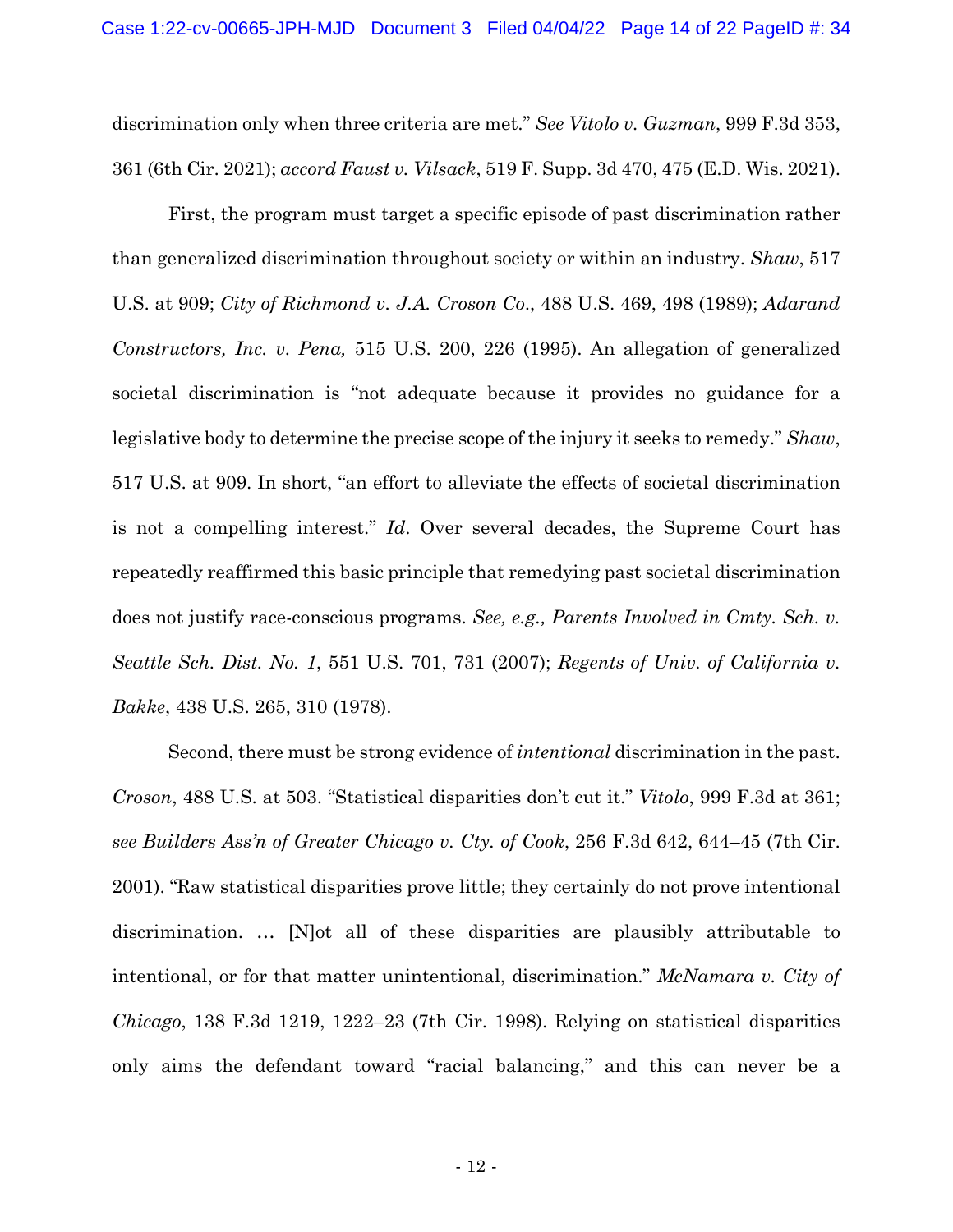"compelling end in itself [because it] would effectively assure that race will always be relevant in American life, and that the ultimate goal of eliminating entirely from governmental decisionmaking such irrelevant factors as a human being's race will never be achieved." *Parents Involved*, 551 U.S. at 730.

Third, if the defendant "show[s] that it had essentially become a 'passive participant' in a system of racial exclusion practiced by elements of [a] local ... industry," then the defendant can act to undo the discrimination. *Croson*, 488 U.S. at 492 (plurality opinion). The defendant must prove that it "knowingly perpetuated the discrimination," and therefore became "a kind of joint tortfeasor, coconspirator, or aider and abettor." *Builders Ass'n of Greater Chicago*, 256 F.3d at 645. Importantly, such evidence must be "recent." *See, e.g., id*.

In this case, Comcast's justification fails on all counts. Comcast points only to generalized "societal discrimination," *Shaw*, 517 U.S. at 910, and "statistical disparities," *Vitolo*, 999 F.3d at 361, which "don't cut it," *id*. Comcast justifies its racebased eligibility requirements because "[s]mall businesses owned by people of color or women have been some of the hardest hit" by "the pandemic, social unrest, and environmental events." Doc. 1, ¶15. Specifically, Comcast explains that "between February and April 2020, the number of active Black-owned businesses declined by 41%, Latinx-owned businesses declined by 32%, and Asian-owned businesses dropped by 25%, versus just 21% for the general population." Doc. 1, ¶15. Elsewhere in a FAQ, Comcast explains its reasoning for the race-based qualifications: "Comcast has been "leaning in" to support "businesses owned by people of color" "because these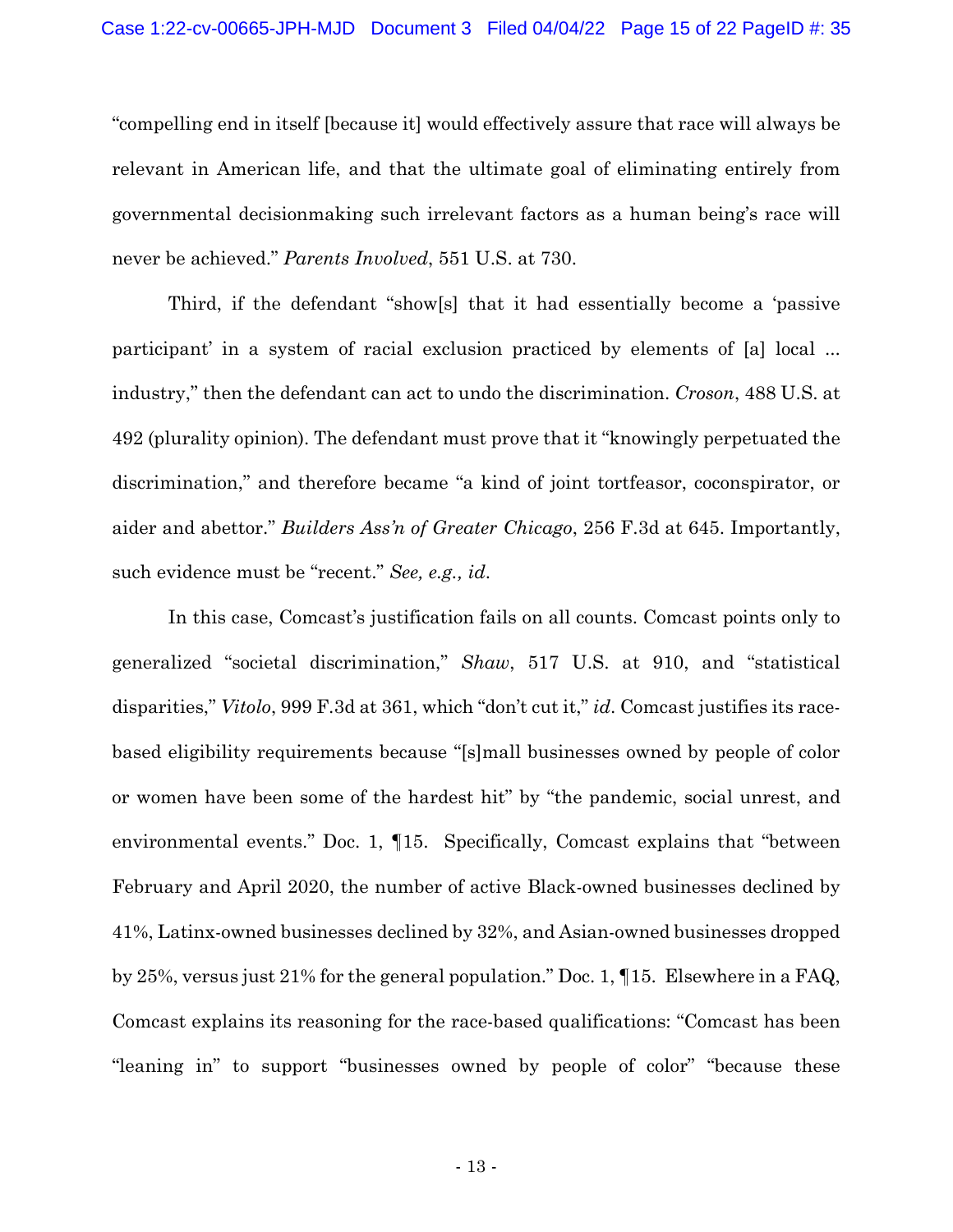marginalized communities are hit hardest by the effects of the pandemic." Doc. 1, ¶ 19.

Comcast's justifications for Comcast RISE are based solely on statistical disparities. Comcast does not point to intentional, recent, episodes of discrimination that it hopes to cure. And Comcast is presumably not trying to remedy its *own* racial discrimination. Comcast simply claims that minority businesses have been the "hardest hit" by the pandemic, social unrest, and environmental impacts. But this is no excuse for the explicit and intentional race discrimination in the Comcast RISE program and cannot meet strict scrutiny.

Yet even if Comcast could establish a compelling interest, its chosen remedy a race-based eligibility requirement—is not narrowly tailored. Narrow tailoring requires "a close match between the evil against which the remedy is directed and the terms of the remedy." *Builders Ass'n of Greater Chicago*, 256 F.3d at 646. In other words, a program must discriminate no more than is necessary to address the harm it is intended to remedy. *Shaw*, 517 U.S. at 909–10; *Adarand*, 515 U.S. at 224, 235, 237–38; *Builders Ass'n of Greater Chicago*, 256 F.3d at 644. Specifically, for a policy to survive narrow-tailoring analysis, the defendant must show "serious, good faith consideration of workable race-neutral alternatives." *Grutter v. Bollinger*, 539 U.S. 306, 339 (2003); *Croson*, 488 U.S. at 507. This requires the defendant "to engage in a genuine effort to determine whether alternative policies could address the alleged harm." *Vitolo*, 999 F.3d 362. Therefore, a court must not uphold a race-conscious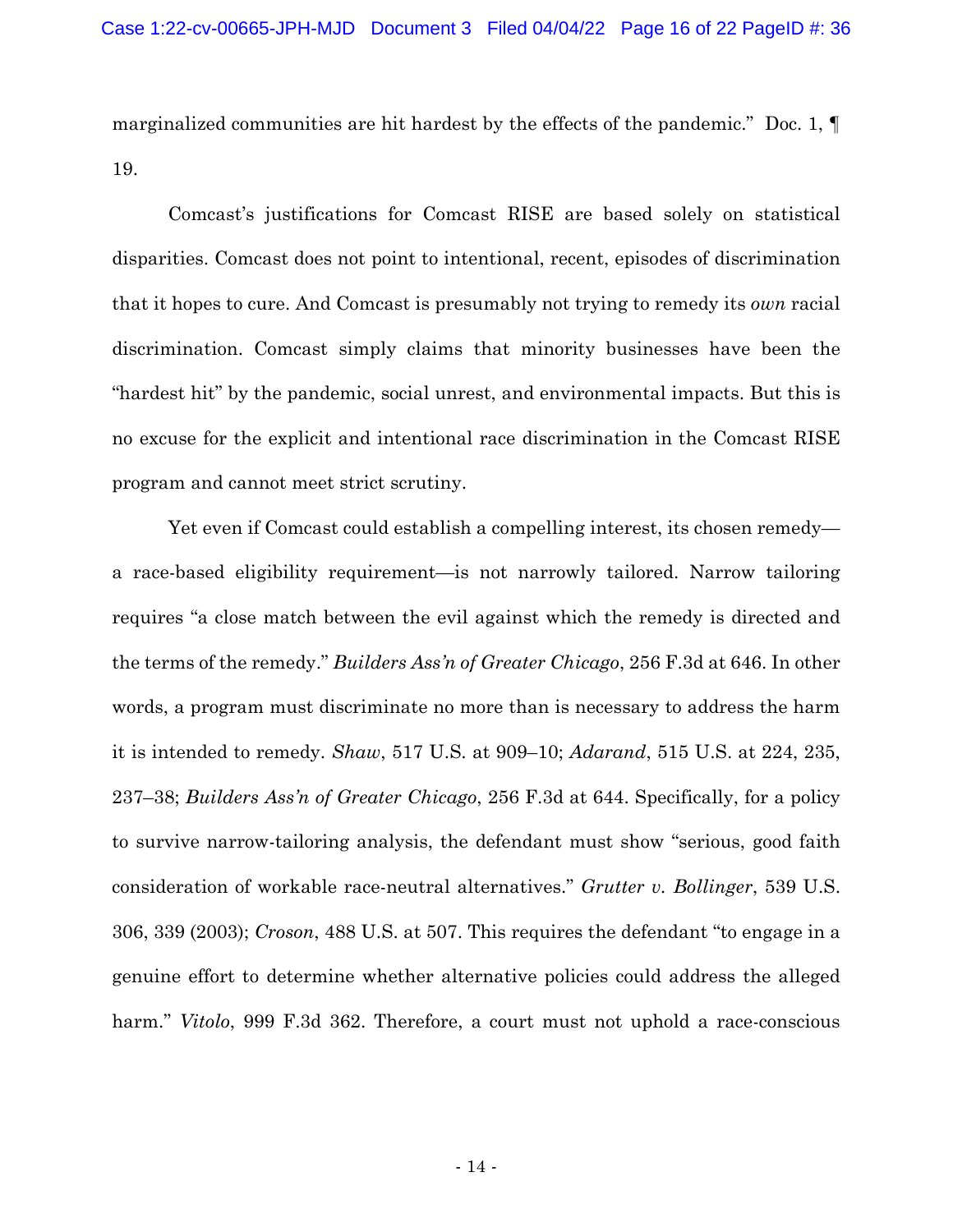policy unless it is "satisfied that no workable race-neutral alternative" would achieve the compelling interest. *Fisher v. Univ. of Tex. at Austin*, 570 U.S. 297, 312 (2013).

Comcast has not narrowly tailored Comcast RISE. Comcast's stated goal is to help small businesses hit hardest by "the pandemic, social unrest, and environmental events." Doc. 1, ¶15. And Comcast is certainly free to target those small businesses in a race-neutral fashion. For example, Comcast could have solicited, in a raceneutral manner, applications from those businesses suffering from recent events. Then, Comcast could have judged each applicant as an individual against those raceneutral criteria, rather excluding certain businesses based on race. And if Comcast wanted to reach out to minority-owned businesses and encourage those businesses to apply, it could have targeted advertising or other outreach to that community. But Comcast did none of that; it simply wrote up qualifications based on race. This hamfisted remedy is not narrowly tailored.

As such, because of the explicit and intentional race discrimination employed by Comcast, and Comcast's inability to meet strict scrutiny, Plaintiffs are likely to succeed on the merits of their claim.<sup>[3](#page-16-0)</sup>

<span id="page-16-0"></span><sup>3</sup> While Seventh Circuit cases employ the familiar *McDonnell-Douglas* in the typical Section 1981, this case is far from typical. *See, e.g., Oliver v. Joint Logistics Managers, Inc.,* 893 F.3d 408, 411 (7th Cir. 2018). First, the typical Section 1981 case arises in the employment setting; this case does not. Second, *McDonnell-Douglas* is employed when the *defendant* moves for summary judgment and addresses the evidence *plaintiff* must proffer to get to trial. Here, Plaintiffs seek a preliminary injunction and will eventually move for summary judgment, since no facts will be disputed. Even if this Court fashioned a test based on *McDonnell-Douglas*, however, Plaintiffs would still prevail for all the reasons stated above. Plaintiffs have offered direct evidence of intentional discrimination in the form of the eligibility requirements, and Comcast does not dispute those requirements. *Cf. Hasan v. Foley & Lardner LLP*, 552 F.3d 520, 527 (7th Cir. 2008) (discussing "direct evidence").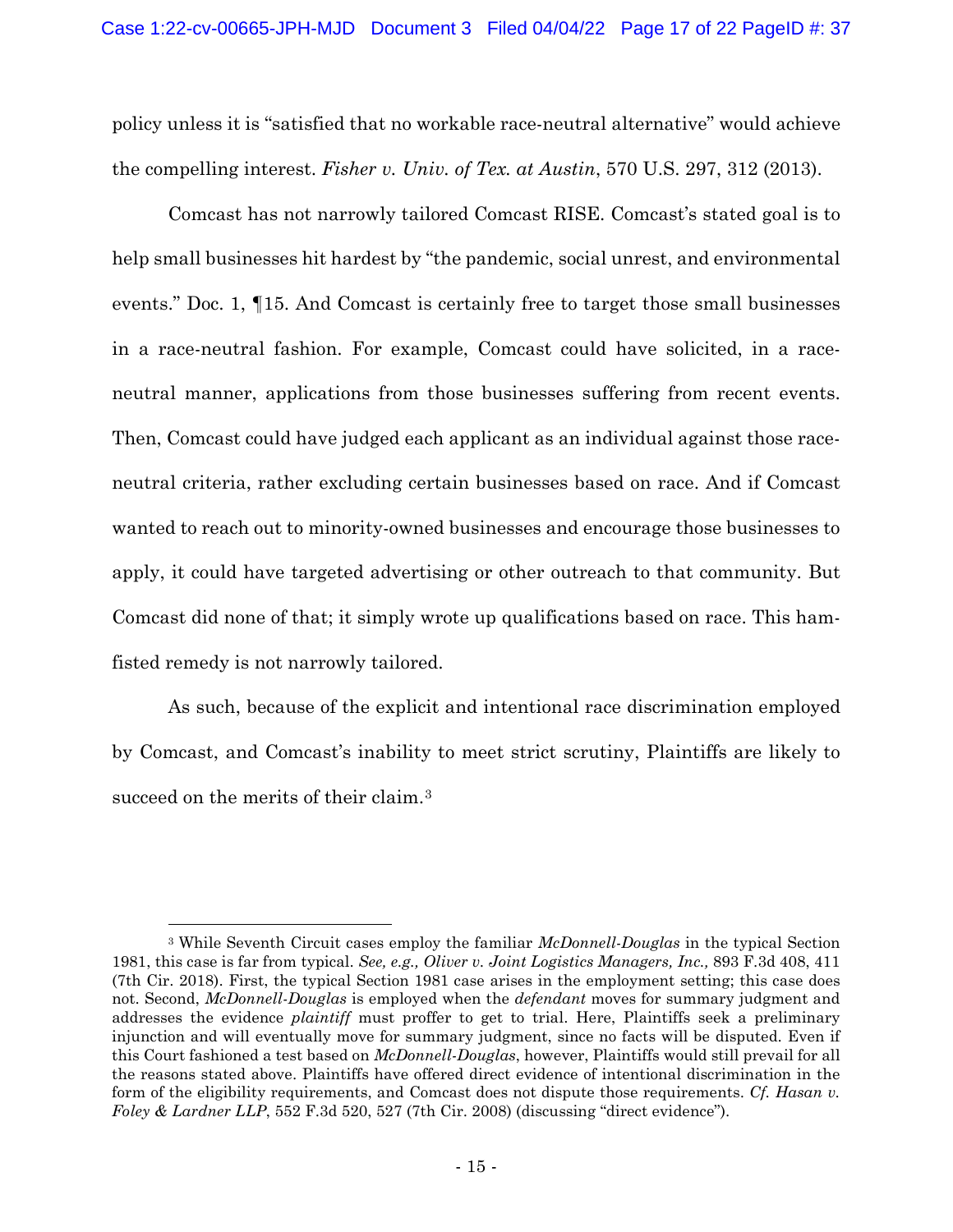#### **III. Plaintiffs Will Be Irreparably Harmed if an Injunction is not Granted**

Before a preliminary injunction may be granted, Plaintiffs must show that they "will suffer 'irreparable harm' if the preliminary junction is not granted," *Roland Mach. Co. v. Dresser Indus., Inc*., 749 F.2d 380, 386 (7th Cir. 1984), and that they have no adequate remedy at law, *Abbott Labs. v. Mead Johnson & Co*., 971 F.2d 6, 11 (7th Cir.1992). "[A]n adequate remedy at law…is[ ] whether interim harm caused by the activity to be enjoined can be completely offset by a subsequent award of damages or other legal relief." *Maxim's Ltd. v. Badonsky*, 772 F.2d 388, 390 (7th Cir.1985).

Here, Comcast's program certainly leads to irreparable harm that cannot be satisfied by a monetary judgment at some later date. The alleged harm is simple and straightforward: ongoing race discrimination. Comcast RISE's current application period ends June 17, 2022. That means from now until that date, Plaintiffs are deemed unwelcome and ineligible applicants based on race. And after that date, Comcast will award applicants based on race, and then presumably start a new application period with the same racial criteria absent injunctive relief, as they have done in prior award periods.

This is an irreparable harm because no amount of damages can cure Comcast's ongoing race-based discrimination. The damages here are not monetary in nature race discrimination is harm to human dignity. It is of no matter that Comcast's program is "Nonwhites Only," as compared to a program that is "Whites Only." *See Int'l Bhd. of Teamsters*, 431 U.S. at 365. The harm is identical and should be enjoined in either case.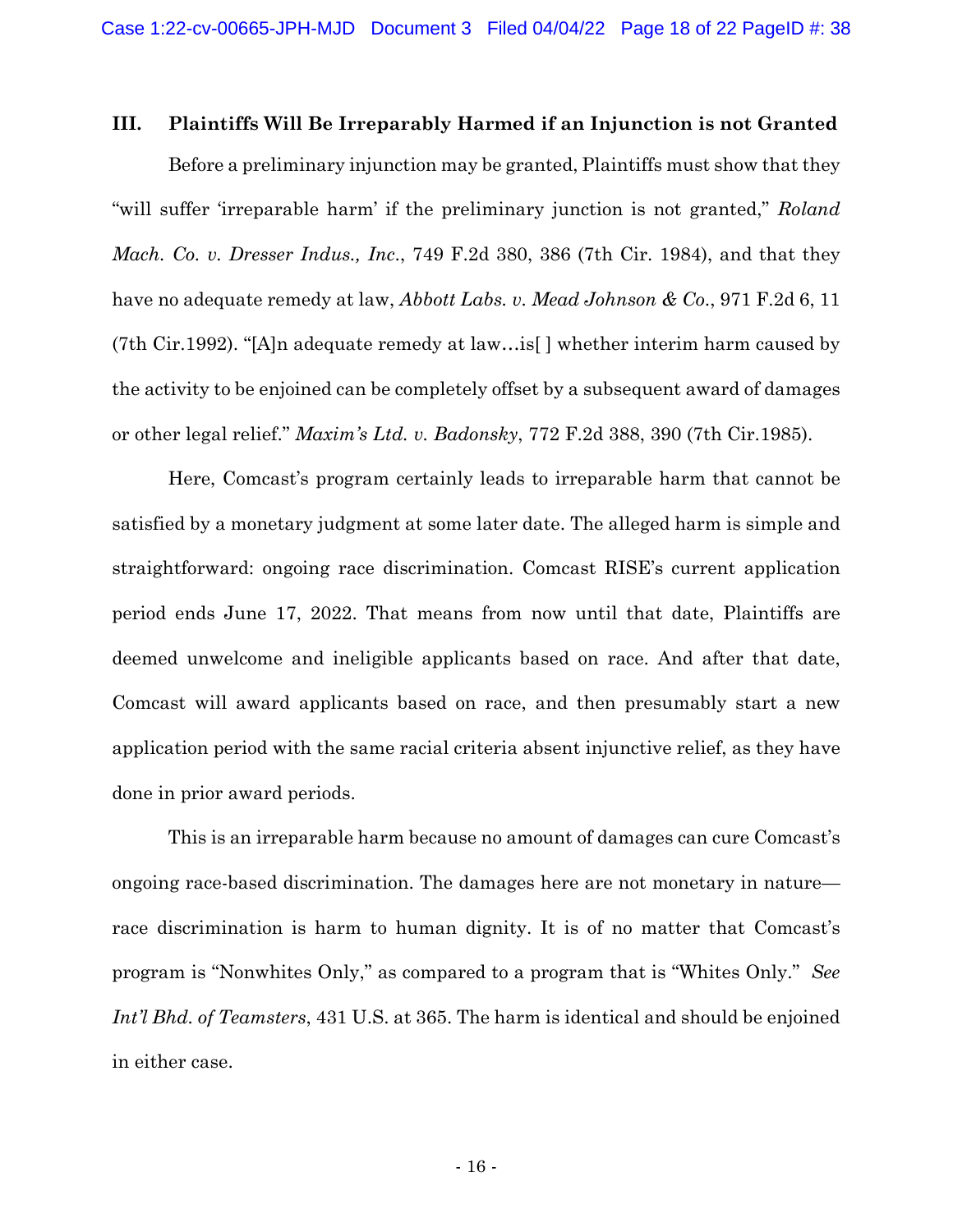The Supreme Court has described the nature of the harm caused by racial discrimination in terms of an irreparable injury to basic human dignity. "[A] racial classification causes 'fundamental injury' to the 'individual rights of a person.'" *Shaw*, 517 U.S. at 908 (citation omitted). Indeed, the *primary* injury in a case such as this is "the denial of equal treatment" itself. *City of Jacksonville, Fla.*, 508 U.S. at 666. Plaintiffs, and thousands of other small business owners, are being treated differently by Comcast based solely on the color of their skin. Such unequal treatment "demeans us all." *Grutter v. Bollinger*, 539 U.S. 306, 353 (2003) (Thomas, J., concurring in part and dissenting in part).

Following these basic considerations, multiple federal courts have held that irreparable injury is presumed when the government discriminates on the basis of race. *E.g.*, *Vitolo,* 999 F.3d at 364; *O'Donnell Const. Co. v. District of Columbia,* 963 F.2d 420, 428–29 (D.C. Cir. 1991); *San Francisco NAACP v. San Francisco Unified Sch. Dist.*, 59 F. Supp. 2d 1021, 1034 (N.D. Cal. 1999) ("[P]laintiffs were suffering irreparable injury by being subjected to unconstitutional racial classifications."); *see also DynaLantic Corp. v. U.S. Dep't of Def*., 885 F. Supp. 2d 237, 292 (D.D.C. 2012) ("Because DynaLantic succeeds on the merits of its as-applied constitutional equal protection claim, the Court finds this deprivation of Plaintiff's constitutional rights constitutes irreparable harm.").

Admittedly, Comcast is not a government agency, but courts have found the same principles of irreparable harm apply to *private* race discrimination. According to the Eleventh Circuit, "we hold that because of the subtle, pervasive, and essentially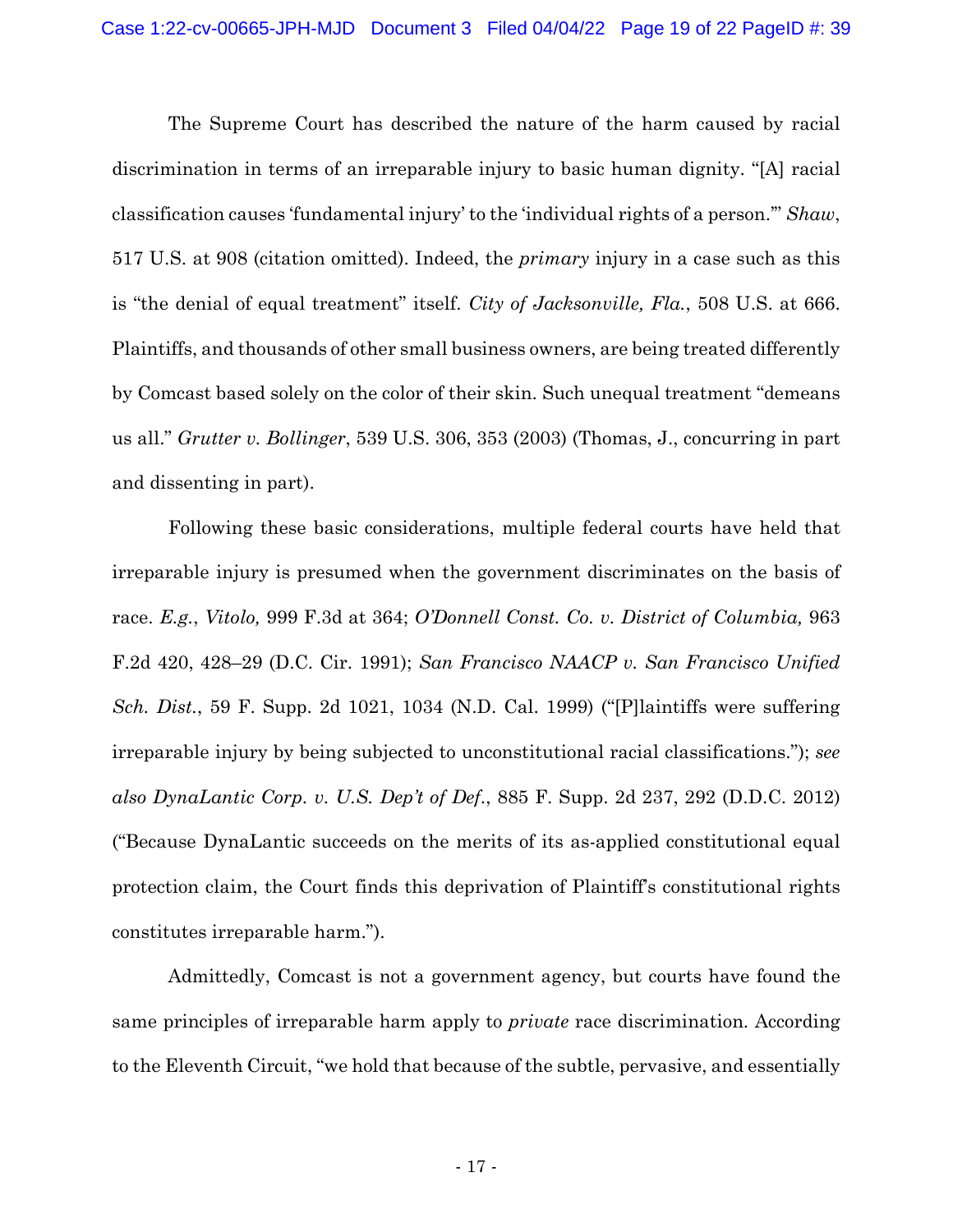irremediable nature of racial discrimination, proof of the existence of discriminatory housing practices is sufficient to permit a court to presume irreparable injury." *Gresham v. Windrush Partners, Ltd*., 730 F.2d 1417, 1424 (11th Cir. 1984). "Victims of discrimination suffer irreparable injury, regardless of pecuniary damage." *Vietnamese Fishermen's Ass'n v. Knights of the Ku Klux Klan*, 543 F. Supp. 198, 218 (S.D. Tex. 1982). Other courts have held that ongoing racial discrimination is "per se irreparable harm." *Small v. Hudson*, 322 F. Supp. 519, 529 (M.D. Fla. 1970). And courts have issued injunctions where a private company discriminates against customers based on race. *Robinson v. Power Pizza, Inc.,* 993 F. Supp. 1462, 1466 (M.D. Fla. 1998). Finally, private race discrimination cases in the 1960s resulted in the issuances of injunctions. *See, e.g., Lewis v. Greyhound Corp*., 199 F. Supp. 210 (M.D. Ala. 1961) (injunction against private motor carriers).

So too here. Comcast's explicit race discrimination is ongoing and illegal, as described above. In addition to the current grant period, Comcast will continue to maintain the same practices absent an injunction. An injunction is therefore necessary to protect Plaintiffs' rights during the pendency of this lawsuit. In the same way a "whites only" business-support program would cause irreparable harm to *nonwhites* (and society as a whole), Comcast's "whites need not apply" program creates the same harm for Plaintiffs. *See Int'l Bhd. of Teamsters*, 431 U.S. at 365.

## **IV. The Public Interest and Balance of Harms Weigh Heavily in Favor of an Injunction**

"Racial discrimination inherently is an issue of the most serious public concern." *Purnell v. Smart*, 976 F.2d 735 (7th Cir. 1992) (citation omitted). This is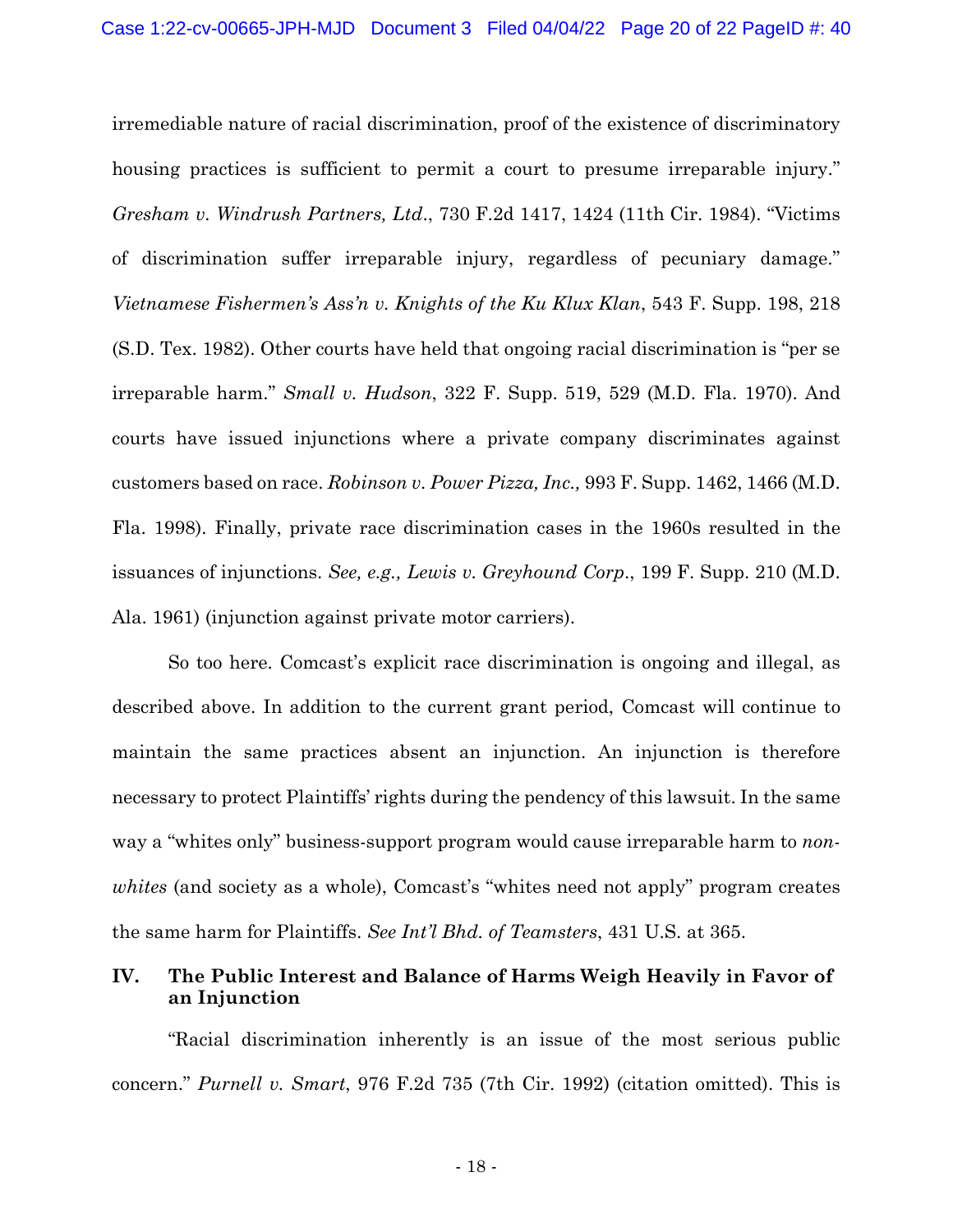particularly true where, as here, Comcast is imposing a *nationwide* racial qualification. Comcast RISE's eligibility requirements exclude Plaintiffs because they are white and male. There is no public interest that would permit the continued imposition of this race-based qualification. *Cf. Doe v. Kelly*, 878 F.3d 710, 718 (9th Cir. 2017); *Chabad of S. Ohio & Congregation Lubavitch v. City of Cincinnati*, 363 F.3d 427, 436 (6th Cir. 2004) ("[N]o substantial harm can be shown in the enjoinment of an unconstitutional policy.").

On the other hand, Comcast will suffer no harm from an injunction. They may continue their program, but instead of targeting applicants based on race, they can target small business owners who have, as they say, "been dealing with the ongoing impact of the pandemic, social unrest, and environmental events." Doc. 1, ¶15. They can, if they would like, even target those businesses who have been "the hardest hit." Doc. 1, ¶15. And with respect to minority business owners who are currently eligible for Comcast RISE, an injunction will not prevent Comcast from continuing to offer relief to them (or any other business). An injunction would simply prohibit offering such assistance based solely on illegal racial categories.

Plaintiffs do not seek any special treatment, only equal treatment under the law. If an injunction is granted, all business owners will have to be treated equally, regardless of race, as federal law requires.